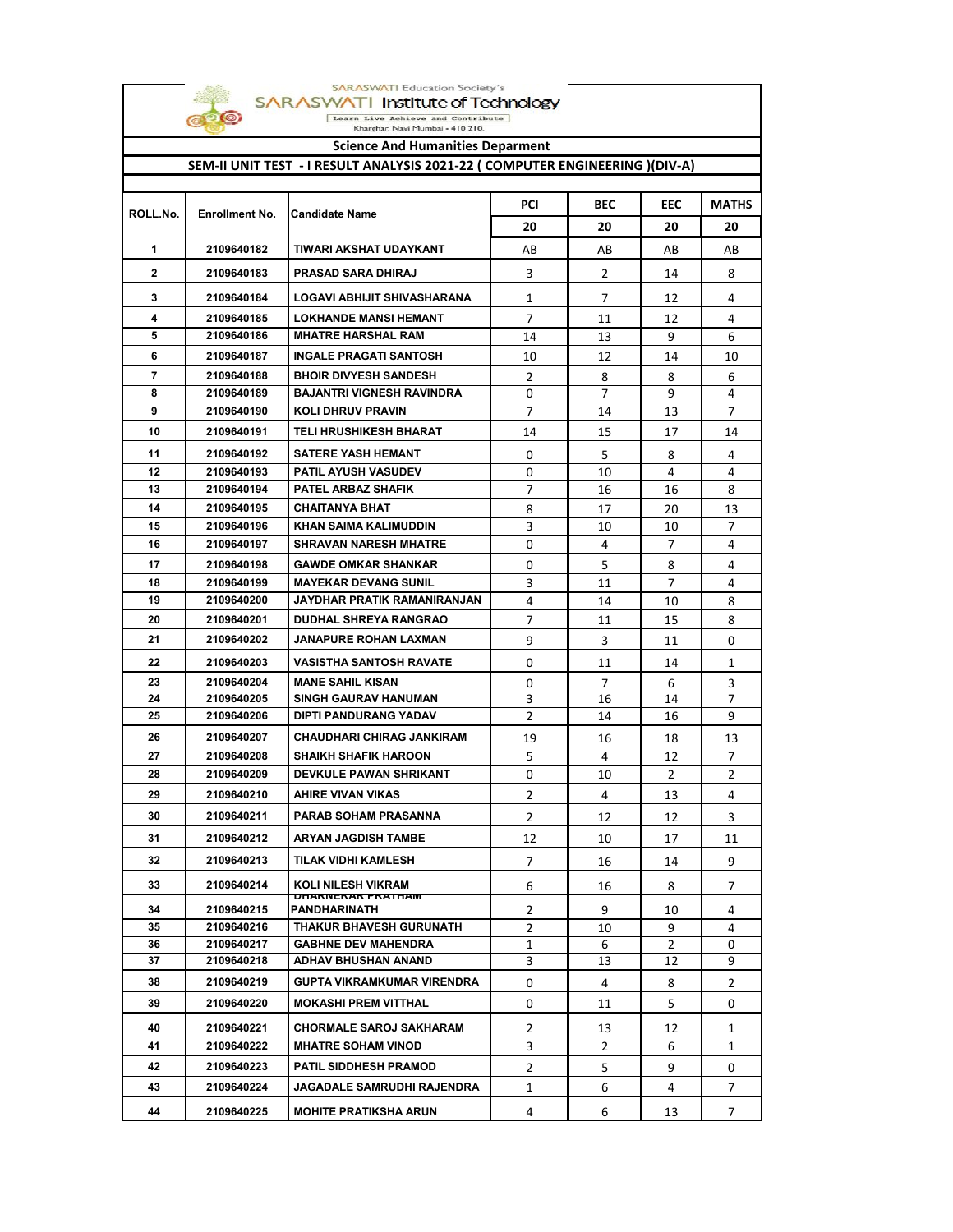| 45 | 2109640226 | <b>GHARAT SAKSHI PRABHAKAR</b>   | 16            | 10           | 19            | 18             |
|----|------------|----------------------------------|---------------|--------------|---------------|----------------|
| 46 | 2109640227 | YADAV SIDDHESH PRAMOD            | 8             | 13           | 13            | 12             |
| 47 | 2109640228 | <b>MAKANI ANSH RAMANIK</b>       | 8             | 14           | 15            | 13             |
| 48 | 2109640229 | <b>MORE SIDDHI VIJAY</b>         | 10            | 15           | 15            | 10             |
| 49 | 2109640230 | <b>SAYGURI ABHISHEK DINESH</b>   | $\Omega$      | $\mathbf{1}$ | $\Omega$      | $\Omega$       |
| 50 | 2109640231 | HONMORE KAMLESH MAHADEV          | 1             | 13           | 14            | 5              |
| 51 | 2109640232 | <b>JAGGI KUNAL SANJAY</b>        | 8             | 16           | 9             | 10             |
| 52 | 2109640233 | <b>THAKUR SAEESH VAIBHAV</b>     | 15            | 15           | 15            | 3              |
| 53 | 2109640234 | <b>ANSHUL SANJAY PAGADE</b>      | 16            | 17           | 19            | 15             |
| 54 | 2109640235 | <b>MASKE PRATIK SAMPAT</b>       | 9             | 12           | 6             | 3              |
| 55 | 2109640236 | <b>TAIZEEBA ABDULRAUF WALELE</b> | 15            | 16           | 18            | 13             |
| 56 | 2109640237 | <b>DIVYANSHU BHASKAR WASKAR</b>  | $\mathcal{P}$ | 3            | $\mathcal{P}$ | 8              |
| 57 | 2109640238 | <b>SHETE ROHIT SANTOSH</b>       | 3             | 13           | 12            | 13             |
| 58 | 2109640239 | <b>PATIL PRATIKSHA SANJAY</b>    | 2             | 13           | 18            | 8              |
| 59 | 2109640240 | <b>KOLI YASH ROHIDAS</b>         | $\mathbf{1}$  | 8            | 13            | $\overline{7}$ |
| 60 | 2109640241 | <b>SHAIKH SAJID JABBAR</b>       | 7             | 14           | 12            | 18             |
| 61 | 2109640242 | <b>SANDANSHIV HARSH RAJESH</b>   | 5             | 8            | 13            | 7              |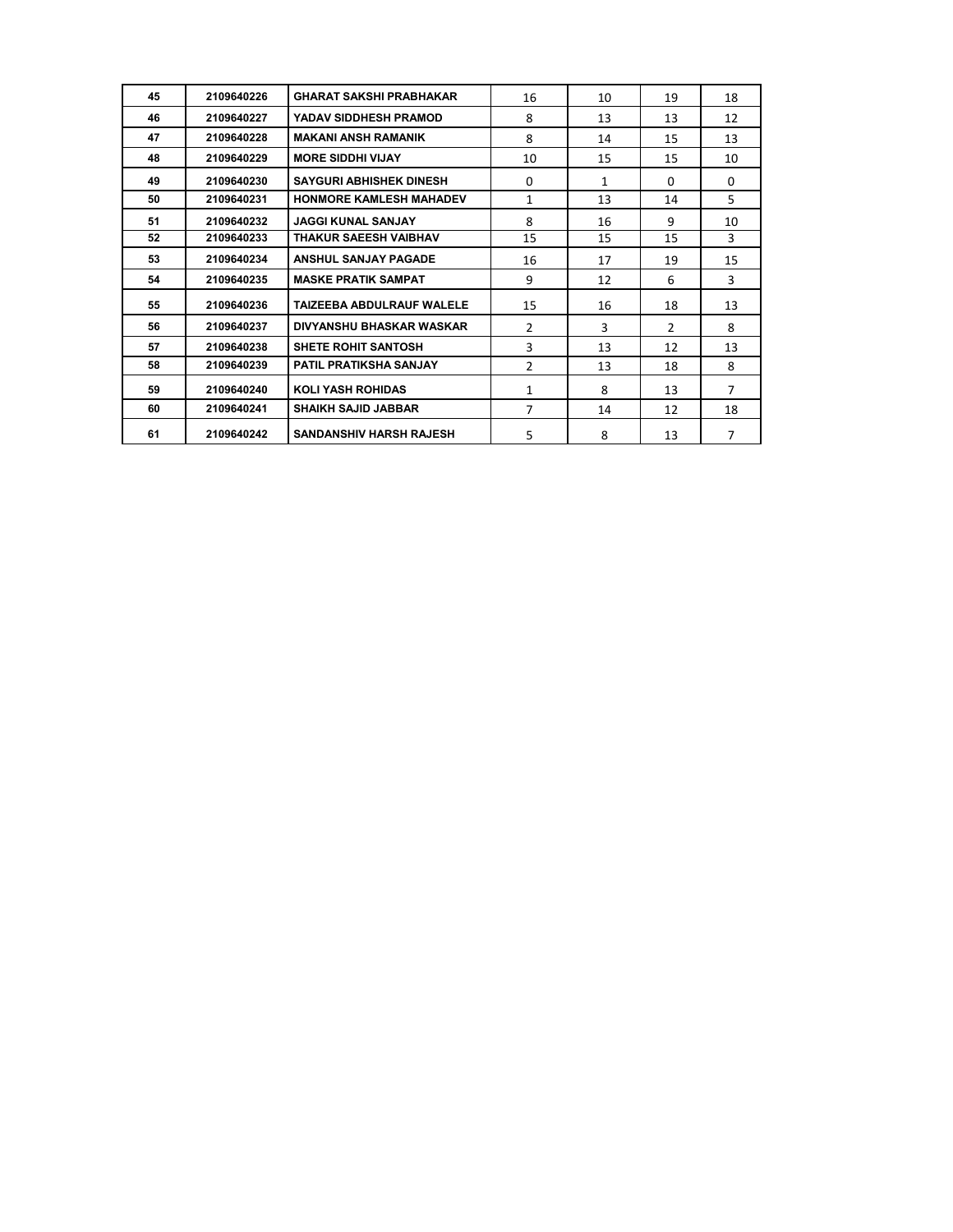



SARASWATI Institute of Technology

Learn Live Achieve and Contribute

Kharghar, Navi Mumbai - 410 210.

## **Science And Humanities Deparment**

## **SEM-II MICROPROJECT LIST 2021-22 ( COMPUTER ENGINEERING )(I**

| ROLL.No.       | <b>Enrollment No.</b> | <b>Candidate Name</b>            | PCI |
|----------------|-----------------------|----------------------------------|-----|
| 1              | 2109640182            | TIWARI AKSHAT UDAYKANT           |     |
| 2              | 2109640183            | <b>PRASAD SARA DHIRAJ</b>        |     |
| 3              | 2109640184            | LOGAVI ABHIJIT SHIVASHARANA      |     |
| 4              | 2109640185            | <b>LOKHANDE MANSI HEMANT</b>     |     |
| 5              | 2109640186            | <b>MHATRE HARSHAL RAM</b>        |     |
| 6              | 2109640187            | <b>INGALE PRAGATI SANTOSH</b>    |     |
| $\overline{7}$ | 2109640188            | <b>BHOIR DIVYESH SANDESH</b>     |     |
| 8              | 2109640189            | <b>BAJANTRI VIGNESH RAVINDRA</b> |     |
| 9              | 2109640190            | <b>KOLI DHRUV PRAVIN</b>         |     |
| 10             | 2109640191            | <b>TELI HRUSHIKESH BHARAT</b>    |     |
| 11             | 2109640192            | <b>SATERE YASH HEMANT</b>        |     |
| 12             | 2109640193            | <b>PATIL AYUSH VASUDEV</b>       |     |
| 13             | 2109640194            | <b>PATEL ARBAZ SHAFIK</b>        |     |
| 14             | 2109640195            | <b>CHAITANYA BHAT</b>            |     |
| 15             | 2109640196            | KHAN SAIMA KALIMUDDIN            |     |
| 16             | 2109640197            | <b>SHRAVAN NARESH MHATRE</b>     |     |
| 17             | 2109640198            | <b>GAWDE OMKAR SHANKAR</b>       |     |
| 18             | 2109640199            | <b>MAYEKAR DEVANG SUNIL</b>      |     |
| 19             | 2109640200            | JAYDHAR PRATIK RAMANIRANJAN      |     |
| 20             | 2109640201            | <b>DUDHAL SHREYA RANGRAO</b>     |     |
| 21             | 2109640202            | <b>JANAPURE ROHAN LAXMAN</b>     |     |
| 22             | 2109640203            | VASISTHA SANTOSH RAVATE          |     |
| 23             | 2109640204            | <b>MANE SAHIL KISAN</b>          |     |
| 24             | 2109640205            | <b>SINGH GAURAV HANUMAN</b>      |     |
| 25             | 2109640206            | <b>DIPTI PANDURANG YADAV</b>     |     |
| 26             | 2109640207            | <b>CHAUDHARI CHIRAG JANKIRAM</b> |     |
| 27             | 2109640208            | <b>SHAIKH SHAFIK HAROON</b>      |     |
| 28             | 2109640209            | <b>DEVKULE PAWAN SHRIKANT</b>    |     |
| 29             | 2109640210            | <b>AHIRE VIVAN VIKAS</b>         |     |
| 30             | 2109640211            | <b>PARAB SOHAM PRASANNA</b>      |     |
| 31             | 2109640212            | <b>ARYAN JAGDISH TAMBE</b>       |     |
| 32             | 2109640213            | <b>TILAK VIDHI KAMLESH</b>       |     |
| 33             | 2109640214            | <b>KOLI NILESH VIKRAM</b>        |     |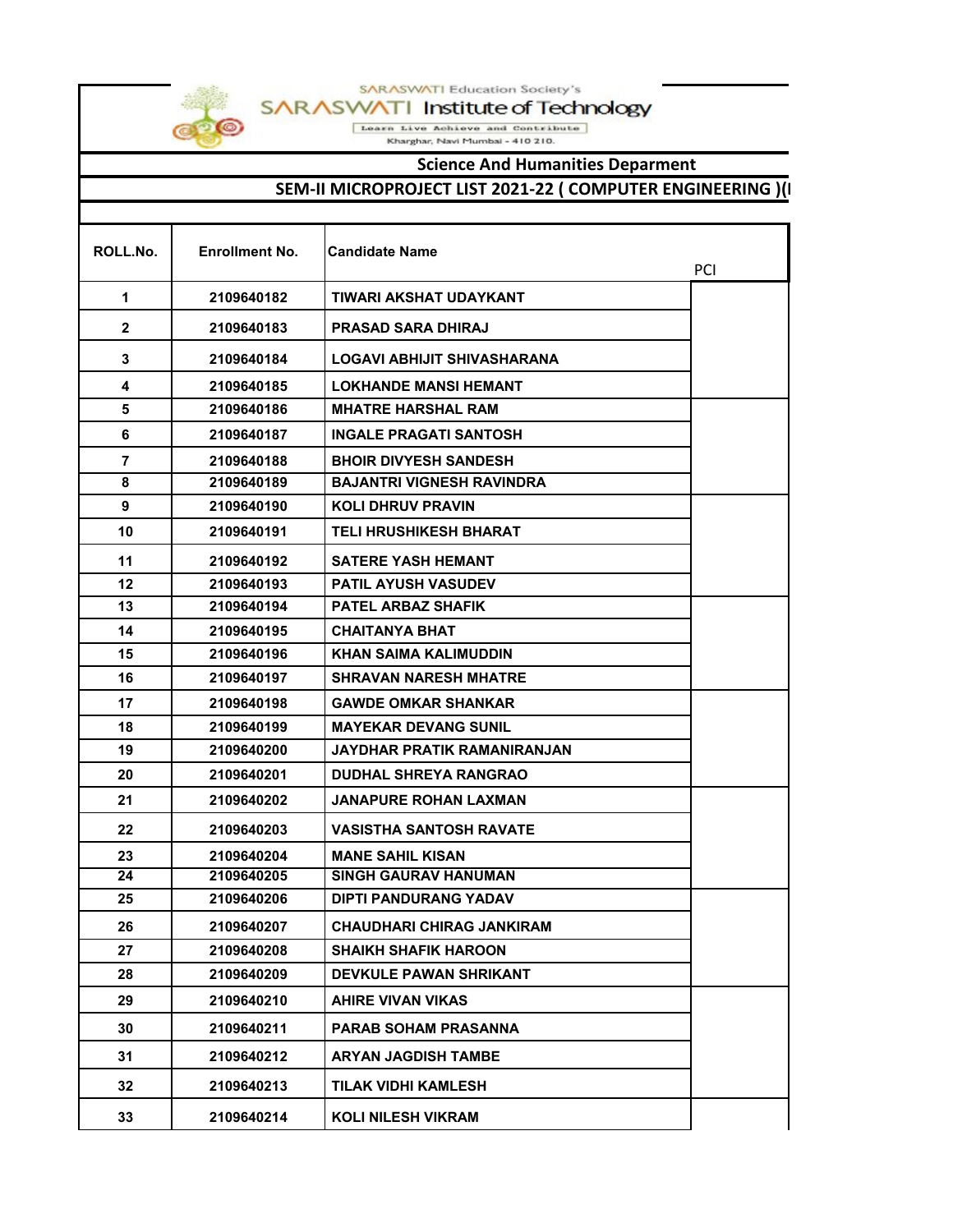| 34 | 2109640215 | DHARNEKAR PRATHAM PANDHARINATH    |  |
|----|------------|-----------------------------------|--|
| 35 | 2109640216 | <b>THAKUR BHAVESH GURUNATH</b>    |  |
| 36 | 2109640217 | <b>GABHNE DEV MAHENDRA</b>        |  |
| 37 | 2109640218 | <b>ADHAV BHUSHAN ANAND</b>        |  |
| 38 | 2109640219 | <b>GUPTA VIKRAMKUMAR VIRENDRA</b> |  |
| 39 | 2109640220 | <b>MOKASHI PREM VITTHAL</b>       |  |
| 40 | 2109640221 | <b>CHORMALE SAROJ SAKHARAM</b>    |  |
| 41 | 2109640222 | <b>MHATRE SOHAM VINOD</b>         |  |
| 42 | 2109640223 | <b>PATIL SIDDHESH PRAMOD</b>      |  |
| 43 | 2109640224 | <b>JAGADALE SAMRUDHI RAJENDRA</b> |  |
| 44 | 2109640225 | <b>MOHITE PRATIKSHA ARUN</b>      |  |
| 45 | 2109640226 | <b>GHARAT SAKSHI PRABHAKAR</b>    |  |
| 46 | 2109640227 | YADAV SIDDHESH PRAMOD             |  |
| 47 | 2109640228 | <b>MAKANI ANSH RAMANIK</b>        |  |
| 48 | 2109640229 | <b>MORE SIDDHI VIJAY</b>          |  |
| 49 | 2109640230 | <b>SAYGURI ABHISHEK DINESH</b>    |  |
| 50 | 2109640231 | <b>HONMORE KAMLESH MAHADEV</b>    |  |
| 51 | 2109640232 | <b>JAGGI KUNAL SANJAY</b>         |  |
| 52 | 2109640233 | <b>THAKUR SAEESH VAIBHAV</b>      |  |
| 53 | 2109640234 | <b>ANSHUL SANJAY PAGADE</b>       |  |
| 54 | 2109640235 | <b>MASKE PRATIK SAMPAT</b>        |  |
| 55 | 2109640236 | TAIZEEBA ABDULRAUF WALELE         |  |
| 56 | 2109640237 | DIVYANSHU BHASKAR WASKAR          |  |
| 57 | 2109640238 | <b>SHETE ROHIT SANTOSH</b>        |  |
| 58 | 2109640239 | PATIL PRATIKSHA SANJAY            |  |
| 59 | 2109640240 | KOLI YASH ROHIDAS                 |  |
| 60 | 2109640241 | <b>SHAIKH SAJID JABBAR</b>        |  |
| 61 | 2109640242 | <b>SANDANSHIV HARSH RAJESH</b>    |  |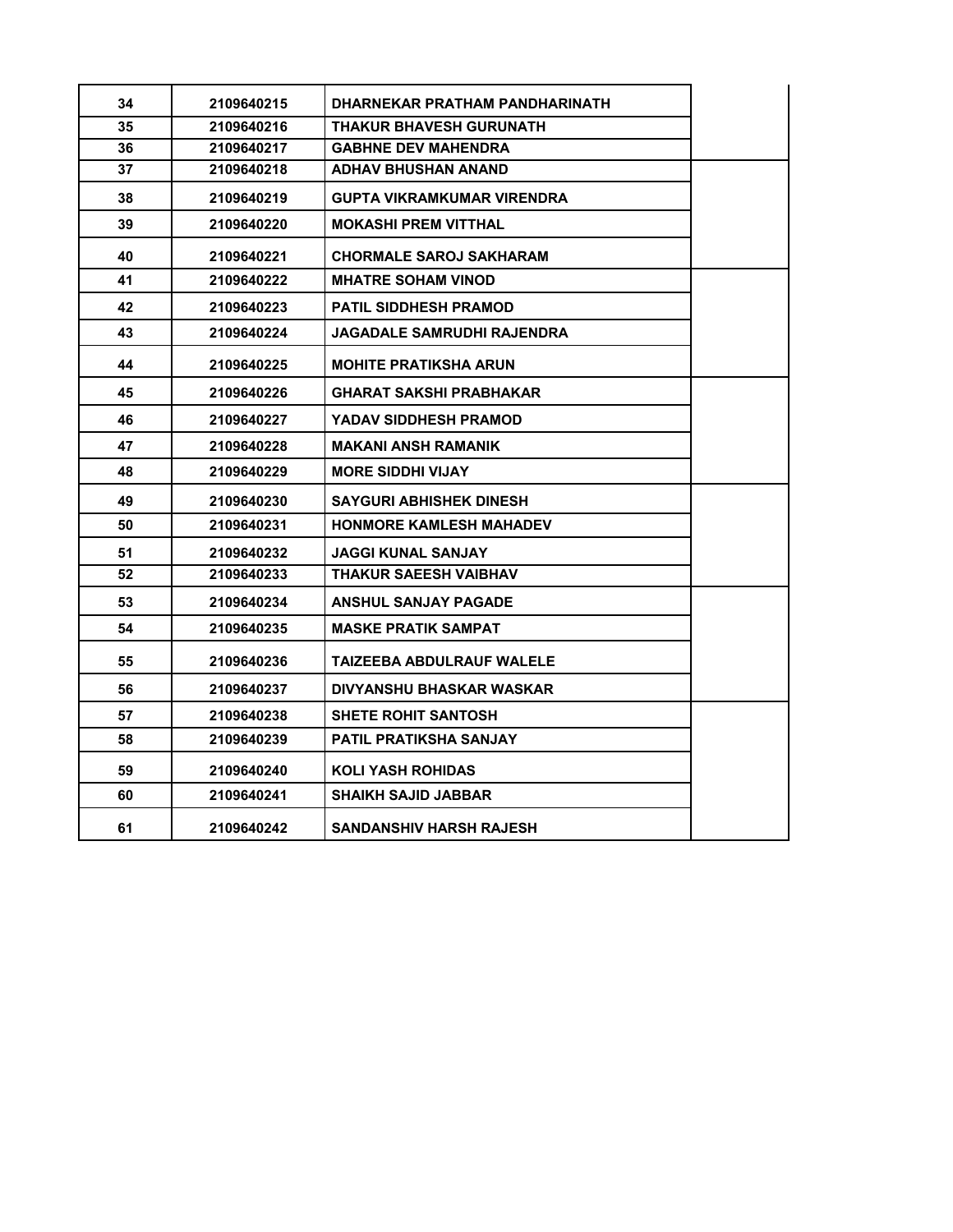| $DIV-A)$   |            |              |                                     |            |             |
|------------|------------|--------------|-------------------------------------|------------|-------------|
|            |            |              |                                     |            |             |
|            |            |              |                                     |            |             |
| <b>BEC</b> | <b>EEC</b> | <b>MATHS</b> | <b>WPD</b>                          | <b>BCC</b> | <b>CPHM</b> |
|            |            |              |                                     |            |             |
|            |            |              |                                     |            |             |
|            |            |              |                                     |            |             |
|            |            |              | <b>WEBSITE FOR COLLEGE</b>          |            |             |
|            |            |              |                                     |            |             |
|            |            |              |                                     |            |             |
|            |            |              |                                     |            |             |
|            |            |              | <b>WEBSITE FOR BOOK STORE</b>       |            |             |
|            |            |              |                                     |            |             |
|            |            |              |                                     |            |             |
|            |            |              | <b>WEBSITE FOR GROCERY STORE</b>    |            |             |
|            |            |              |                                     |            |             |
|            |            |              |                                     |            |             |
|            |            |              |                                     |            |             |
|            |            |              | <b>WEBSITE FOR HOTEL</b>            |            |             |
|            |            |              |                                     |            |             |
|            |            |              |                                     |            |             |
|            |            |              | <b>WEBSITE FOR VEHICLE SHOWROOM</b> |            |             |
|            |            |              |                                     |            |             |
|            |            |              |                                     |            |             |
|            |            |              | <b>WEBSITE FOR CRICKET</b>          |            |             |
|            |            |              |                                     |            |             |
|            |            |              |                                     |            |             |
|            |            |              |                                     |            |             |
|            |            |              | <b>WEBSITE FOR MEDICAL STORE</b>    |            |             |
|            |            |              |                                     |            |             |
|            |            |              |                                     |            |             |
|            |            |              |                                     |            |             |
|            |            |              | <b>WEBSITE FOR HOUSING SOCIETY</b>  |            |             |
|            |            |              |                                     |            |             |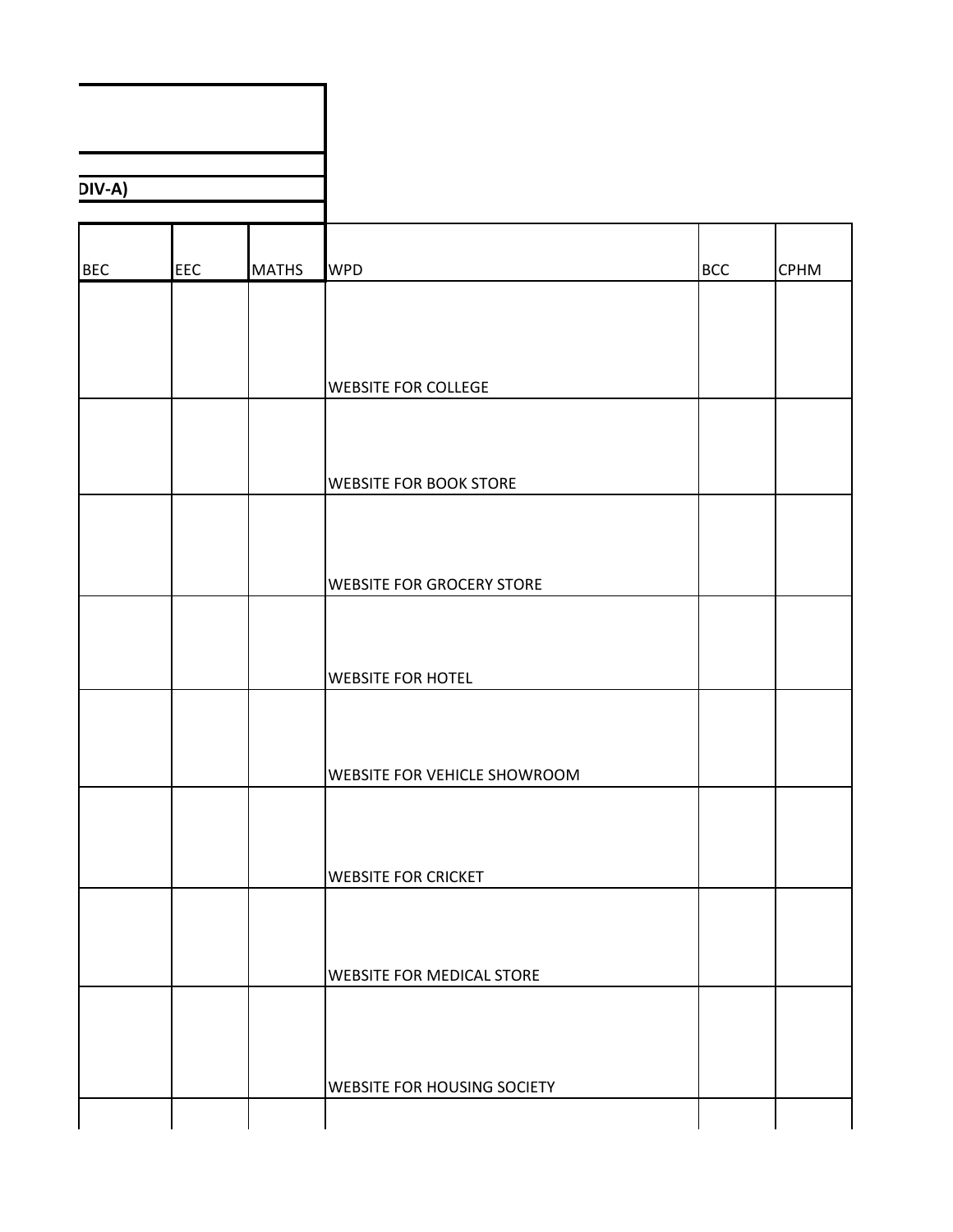|  | <b>WEBSITE FOR TRAVEL AGENCY</b>             |  |
|--|----------------------------------------------|--|
|  |                                              |  |
|  |                                              |  |
|  | WEBSITE FOR FURNITURE STORE                  |  |
|  |                                              |  |
|  |                                              |  |
|  | <b>WEBSITE FOR COMPUTER PERIPHERAL STORE</b> |  |
|  |                                              |  |
|  |                                              |  |
|  | <b>WEBSITE FOR ICE CREAM PARLOR</b>          |  |
|  |                                              |  |
|  |                                              |  |
|  | <b>WEBSITE FOR AIRLINES</b>                  |  |
|  |                                              |  |
|  |                                              |  |
|  | <b>WEBSITE FOR BANK</b>                      |  |
|  |                                              |  |
|  |                                              |  |
|  |                                              |  |
|  | WEBSITE FOR FRUITES AND VEGETABLE SHOP       |  |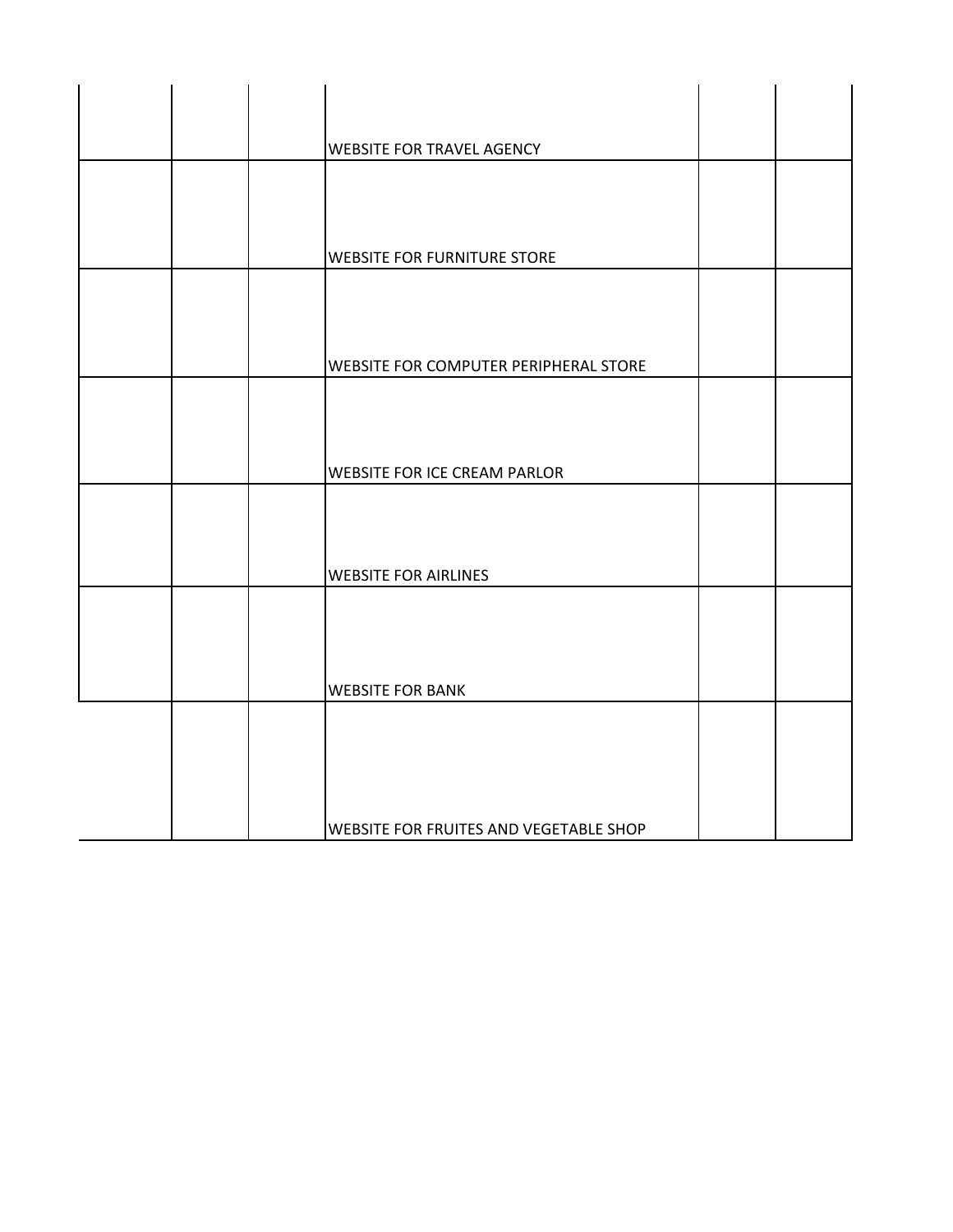| <b>SARASWATI Education Society's</b><br>SARASWATI Institute of Technology |                       |                                                       |                |           |  |  |
|---------------------------------------------------------------------------|-----------------------|-------------------------------------------------------|----------------|-----------|--|--|
| Learn Live Achieve and Contribute                                         |                       |                                                       |                |           |  |  |
| Kharghar, Navi Mumbai - 410 210.                                          |                       |                                                       |                |           |  |  |
| <b>Science And Humanities Deparment</b>                                   |                       |                                                       |                |           |  |  |
| SEM-II UNIT TEST -RESULT ( COMPUTER ENGINEERING )(DIV-A)                  |                       |                                                       |                |           |  |  |
|                                                                           |                       | <b>SUB BEC(22225)</b>                                 |                |           |  |  |
| ROLL.No.                                                                  | <b>Enrollment No.</b> | <b>Candidate Name</b>                                 | UT1<br>20      | UT2<br>20 |  |  |
| 1                                                                         | 2109640182            | TIWARI AKSHAT UDAYKANT                                | AB             |           |  |  |
| $\mathbf{2}$                                                              | 2109640183            | <b>PRASAD SARA DHIRAJ</b>                             | $\overline{2}$ |           |  |  |
| 3                                                                         | 2109640184            | LOGAVI ABHIJIT SHIVASHARANA                           | 7              |           |  |  |
| 4                                                                         | 2109640185            | <b>LOKHANDE MANSI HEMANT</b>                          | 11             |           |  |  |
| 5                                                                         | 2109640186            | <b>MHATRE HARSHAL RAM</b>                             | 13             |           |  |  |
| 6                                                                         | 2109640187            | <b>INGALE PRAGATI SANTOSH</b>                         | 12             |           |  |  |
| 7                                                                         | 2109640188            | <b>BHOIR DIVYESH SANDESH</b>                          | 8              |           |  |  |
| 8                                                                         | 2109640189            | <b>BAJANTRI VIGNESH RAVINDRA</b>                      | 7              |           |  |  |
| 9                                                                         | 2109640190            | <b>KOLI DHRUV PRAVIN</b>                              | 14             |           |  |  |
| 10                                                                        | 2109640191            | <b>TELI HRUSHIKESH BHARAT</b>                         | 15             |           |  |  |
| 11                                                                        | 2109640192            | <b>SATERE YASH HEMANT</b>                             | 5              |           |  |  |
| 12                                                                        | 2109640193            | <b>PATIL AYUSH VASUDEV</b>                            | 10             |           |  |  |
| 13                                                                        | 2109640194            | <b>PATEL ARBAZ SHAFIK</b>                             | 16             |           |  |  |
| 14                                                                        | 2109640195            | <b>CHAITANYA BHAT</b>                                 | 17             |           |  |  |
| 15                                                                        | 2109640196            | KHAN SAIMA KALIMUDDIN                                 | 10             |           |  |  |
| 16                                                                        | 2109640197            | <b>SHRAVAN NARESH MHATRE</b>                          | 4              |           |  |  |
| 17                                                                        | 2109640198            | <b>GAWDE OMKAR SHANKAR</b>                            | 5              |           |  |  |
| 18                                                                        | 2109640199            | <b>MAYEKAR DEVANG SUNIL</b>                           | 11             |           |  |  |
| 19                                                                        | 2109640200            | <b>JAYDHAR PRATIK RAMANIRANJAN</b>                    | 14             |           |  |  |
| 20                                                                        | 2109640201            | <b>DUDHAL SHREYA RANGRAO</b>                          | 11             |           |  |  |
| 21                                                                        | 2109640202            | <b>JANAPURE ROHAN LAXMAN</b>                          | 3              |           |  |  |
| 22                                                                        | 2109640203            | <b>VASISTHA SANTOSH RAVATE</b>                        | 11             |           |  |  |
| 23                                                                        | 2109640204            | <b>MANE SAHIL KISAN</b>                               | 7              |           |  |  |
| 24                                                                        | 2109640205            | <b>SINGH GAURAV HANUMAN</b>                           | 16             |           |  |  |
| 25                                                                        | 2109640206            | DIPTI PANDURANG YADAV                                 | 14             |           |  |  |
| 26                                                                        | 2109640207            | CHAUDHARI CHIRAG JANKIRAM                             | 16             |           |  |  |
| 27                                                                        | 2109640208            | <b>SHAIKH SHAFIK HAROON</b>                           | 4              |           |  |  |
| 28                                                                        | 2109640209            | <b>DEVKULE PAWAN SHRIKANT</b>                         | 10             |           |  |  |
| 29                                                                        | 2109640210            | <b>AHIRE VIVAN VIKAS</b>                              | 4              |           |  |  |
| 30                                                                        | 2109640211            | <b>PARAB SOHAM PRASANNA</b>                           | 12             |           |  |  |
| 31                                                                        | 2109640212            | <b>ARYAN JAGDISH TAMBE</b>                            | 10             |           |  |  |
| 32                                                                        | 2109640213            | TILAK VIDHI KAMLESH                                   | 16             |           |  |  |
| 33                                                                        | 2109640214            | <b>KOLI NILESH VIKRAM</b><br><b>UNANNENAN FRATHAM</b> | 16             |           |  |  |
| 34                                                                        | 2109640215            | PANDHARINATH                                          | 9              |           |  |  |
| 35                                                                        | 2109640216            | <b>THAKUR BHAVESH GURUNATH</b>                        | 10             |           |  |  |
| 36                                                                        | 2109640217            | <b>GABHNE DEV MAHENDRA</b>                            | 6              |           |  |  |

Г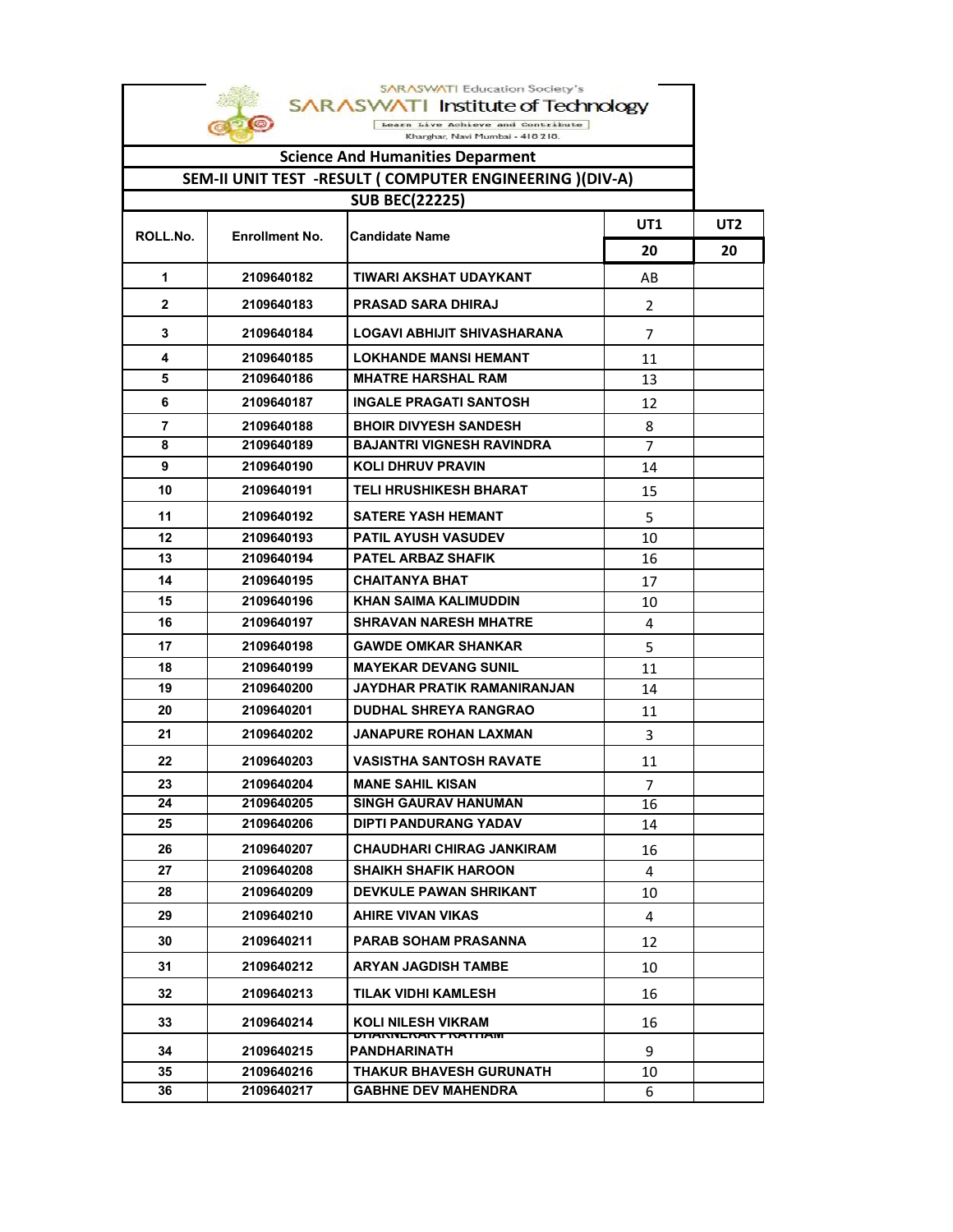| 37 | 2109640218 | <b>ADHAV BHUSHAN ANAND</b>        | 13             |  |
|----|------------|-----------------------------------|----------------|--|
| 38 | 2109640219 | <b>GUPTA VIKRAMKUMAR VIRENDRA</b> | 4              |  |
| 39 | 2109640220 | <b>MOKASHI PREM VITTHAL</b>       | 11             |  |
| 40 | 2109640221 | <b>CHORMALE SAROJ SAKHARAM</b>    | 13             |  |
| 41 | 2109640222 | <b>MHATRE SOHAM VINOD</b>         | $\overline{2}$ |  |
| 42 | 2109640223 | <b>PATIL SIDDHESH PRAMOD</b>      | 5              |  |
| 43 | 2109640224 | JAGADALE SAMRUDHI RAJENDRA        | 6              |  |
| 44 | 2109640225 | <b>MOHITE PRATIKSHA ARUN</b>      | 6              |  |
| 45 | 2109640226 | <b>GHARAT SAKSHI PRABHAKAR</b>    | 10             |  |
| 46 | 2109640227 | YADAV SIDDHESH PRAMOD             | 13             |  |
| 47 | 2109640228 | MAKANI ANSH RAMANIK               | 14             |  |
| 48 | 2109640229 | <b>MORE SIDDHI VIJAY</b>          | 15             |  |
| 49 | 2109640230 | <b>SAYGURI ABHISHEK DINESH</b>    | $\mathbf{1}$   |  |
| 50 | 2109640231 | <b>HONMORE KAMLESH MAHADEV</b>    | 13             |  |
| 51 | 2109640232 | <b>JAGGI KUNAL SANJAY</b>         | 16             |  |
| 52 | 2109640233 | <b>THAKUR SAEESH VAIBHAV</b>      | 15             |  |
| 53 | 2109640234 | <b>ANSHUL SANJAY PAGADE</b>       | 17             |  |
| 54 | 2109640235 | <b>MASKE PRATIK SAMPAT</b>        | 12             |  |
| 55 | 2109640236 | TAIZEEBA ABDULRAUF WALELE         | 16             |  |
| 56 | 2109640237 | DIVYANSHU BHASKAR WASKAR          | 3              |  |
| 57 | 2109640238 | <b>SHETE ROHIT SANTOSH</b>        | 13             |  |
| 58 | 2109640239 | <b>PATIL PRATIKSHA SANJAY</b>     | 13             |  |
| 59 | 2109640240 | <b>KOLI YASH ROHIDAS</b>          | 8              |  |
| 60 | 2109640241 | <b>SHAIKH SAJID JABBAR</b>        | 14             |  |
| 61 | 2109640242 | <b>SANDANSHIV HARSH RAJESH</b>    | 8              |  |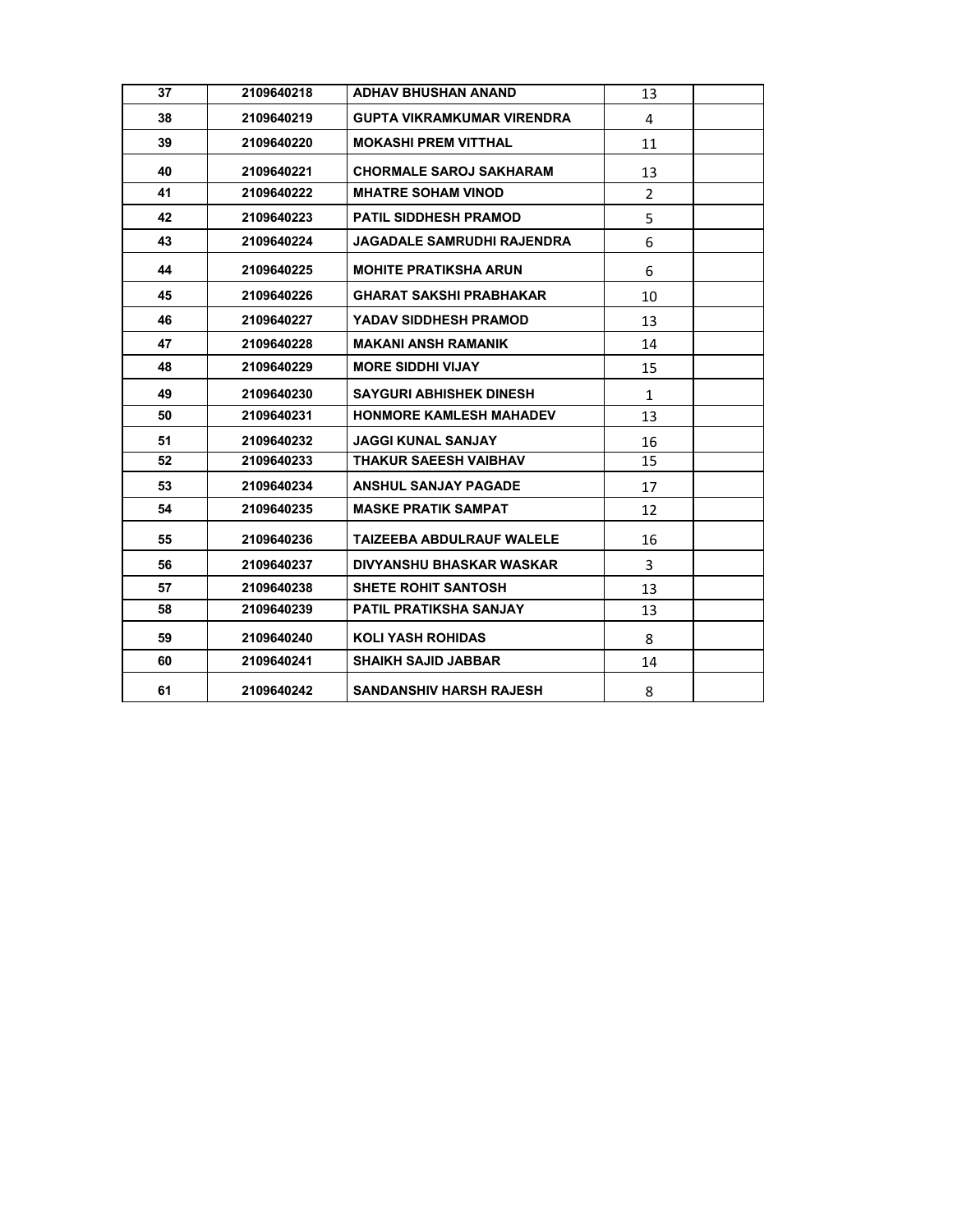|          |                       | <b>SARASWATI Education Society's</b><br><b>SARASW/</b><br>Institute of Technology |
|----------|-----------------------|-----------------------------------------------------------------------------------|
|          |                       | Live Achieve and Contribute                                                       |
|          |                       | Kharghar, Navi Mumbai - 410 210.                                                  |
|          |                       | <b>Science And Humanities Deparment</b>                                           |
|          |                       | SEM-II UNIT TEST -RESULT ( COMPUTER ENGINEERING )(DIV-A)                          |
|          |                       | <b>SUB PCI(22226)</b>                                                             |
| ROLL.No. | <b>Enrollment No.</b> | <b>Candidate Name</b>                                                             |
| 1        | 2109640182            | TIWARI AKSHAT UDAYKANT                                                            |
| 2        | 2109640183            | <b>PRASAD SARA DHIRAJ</b>                                                         |
| 3        | 2109640184            | LOGAVI ABHIJIT SHIVASHARANA                                                       |
| 4        | 2109640185            | <b>LOKHANDE MANSI HEMANT</b>                                                      |
| 5        | 2109640186            | <b>MHATRE HARSHAL RAM</b>                                                         |
| 6        | 2109640187            | <b>INGALE PRAGATI SANTOSH</b>                                                     |
| 7        | 2109640188            | <b>BHOIR DIVYESH SANDESH</b>                                                      |
| 8        | 2109640189            | <b>BAJANTRI VIGNESH RAVINDRA</b>                                                  |
| 9        | 2109640190            | <b>KOLI DHRUV PRAVIN</b>                                                          |
| 10       | 2109640191            | <b>TELI HRUSHIKESH BHARAT</b>                                                     |
| 11       | 2109640192            | <b>SATERE YASH HEMANT</b>                                                         |
| 12       | 2109640193            | <b>PATIL AYUSH VASUDEV</b>                                                        |
| 13       | 2109640194            | <b>PATEL ARBAZ SHAFIK</b>                                                         |
| 14       | 2109640195            | <b>CHAITANYA BHAT</b>                                                             |
| 15       | 2109640196            | KHAN SAIMA KALIMUDDIN                                                             |
| 16       | 2109640197            | <b>SHRAVAN NARESH MHATRE</b>                                                      |
| 17       | 2109640198            | <b>GAWDE OMKAR SHANKAR</b>                                                        |
| 18       | 2109640199            | <b>MAYEKAR DEVANG SUNIL</b>                                                       |
| 19       | 2109640200            | JAYDHAR PRATIK RAMANIRANJAN                                                       |
| 20       | 2109640201            | <b>DUDHAL SHREYA RANGRAO</b>                                                      |
| 21       | 2109640202            | <b>JANAPURE ROHAN LAXMAN</b>                                                      |
| 22       | 2109640203            | <b>VASISTHA SANTOSH RAVATE</b>                                                    |
| 23       | 2109640204            | <b>MANE SAHIL KISAN</b>                                                           |
| 24       | 2109640205            | <b>SINGH GAURAV HANUMAN</b>                                                       |
| 25       | 2109640206            | DIPTI PANDURANG YADAV                                                             |
| 26       | 2109640207            | CHAUDHARI CHIRAG JANKIRAM                                                         |
| 27       | 2109640208            | <b>SHAIKH SHAFIK HAROON</b>                                                       |
| 28       | 2109640209            | <b>DEVKULE PAWAN SHRIKANT</b>                                                     |
| 29       | 2109640210            | <b>AHIRE VIVAN VIKAS</b>                                                          |
| 30       | 2109640211            | PARAB SOHAM PRASANNA                                                              |
| 31       | 2109640212            | ARYAN JAGDISH TAMBE                                                               |
| 32       | 2109640213            | TILAK VIDHI KAMLESH                                                               |
| 33       | 2109640214            | KOLI NILESH VIKRAM<br><b>UNANNENAN FRATHAM</b>                                    |
| 34       | 2109640215            | PANDHARINATH                                                                      |
| 35       | 2109640216            | <b>THAKUR BHAVESH GURUNATH</b>                                                    |
| 36       | 2109640217            | <b>GABHNE DEV MAHENDRA</b>                                                        |

 $\mathbf{I}$